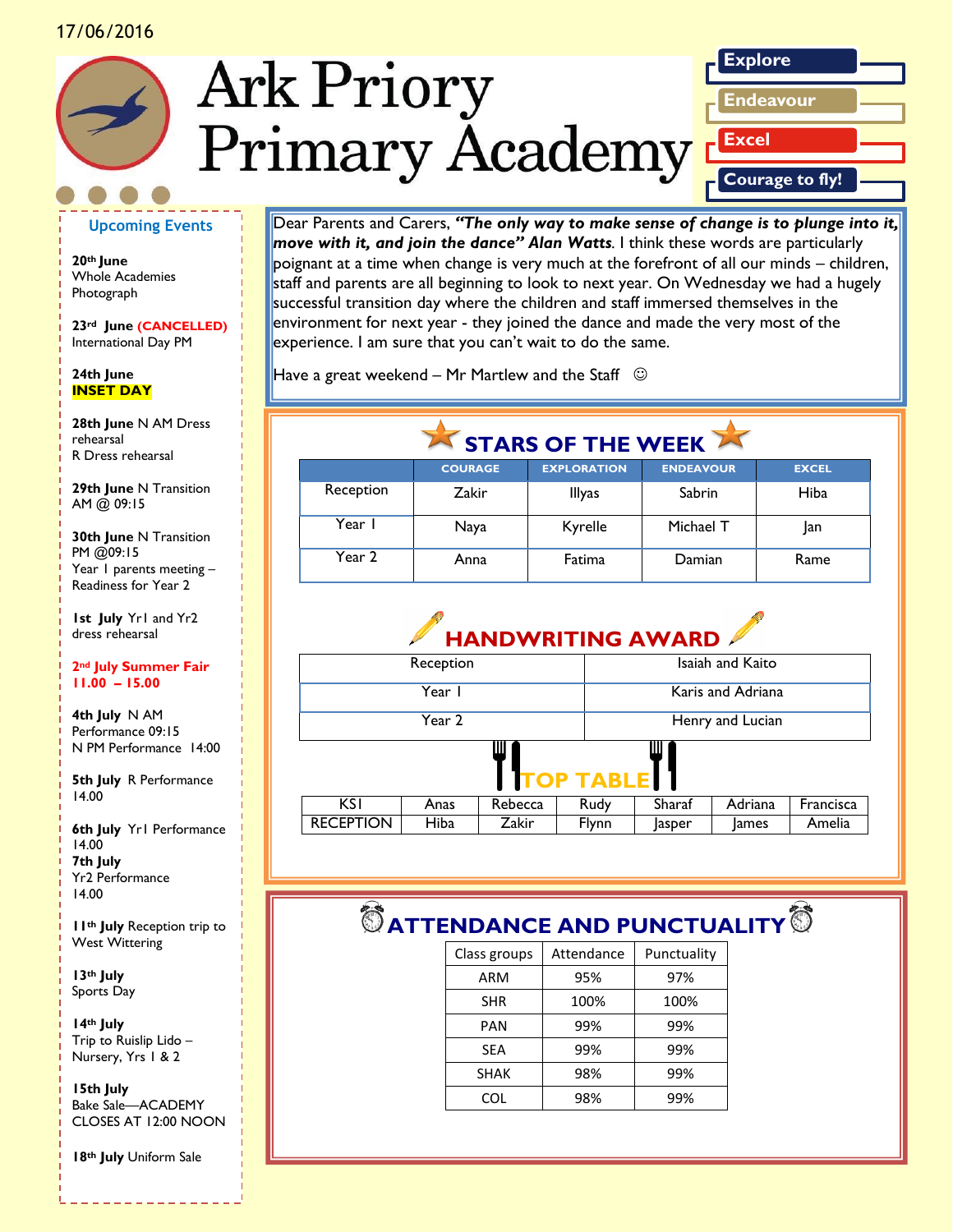## TOPICS NEXT WEEK ...

|                  | <b>English</b>                       | <b>Maths</b>                    |
|------------------|--------------------------------------|---------------------------------|
|                  | Laura's Star                         | Number problems                 |
| <b>Reception</b> | The train ride                       | Numbers beyond 20               |
| Year I           | <b>Fact file about space</b>         | Doubling, Halving, Rotation     |
| Year 2           | Script writing for traditional tales | Addition of three digit numbers |

## **Notices**

International Day – Unfortunately we have had to take the decision to cancel this event due to only two parental offers being received. We have therefore decided to reschedule this event to the Autumn Term when we are sure there will be greater interest in the event.

# End of Year Productions – Ticket details will be sent out shortly and will be limited to 3 per family. The children will be starting rehearsals next week and details of costumes and props will be sent out over the next few days.

**Ark Byron and Ark Priory Joint Photograph** – On Monday 20<sup>th</sup> June we will be celebrating the end of the academic year by having a photograph taken with our sister Academy, Ark Byron. Please ensure your child comes to the academy in full uniform, bright eyed and bushy tailed.

**Oral Health Programme** - Last week Ark Priory launched an oral health programme run by a new dental company called 32teeth. This scheme is a pilot one. We have been chosen to support their concept and lead the way in changing how we teach oral health in schools. We are proud to collaborate with them and so we are working closely with the team on its progress. We are keeping them up to date regarding children's enjoyment and overall participation from both parents and children. Together we have agreed on prizes at the end of the trial period. If Year 2 show engagement and bring back their signed booklet with answered questions each week, an exciting show awaits at the end! They have also promised individual prizes for the children who put in the most effort; these prizes vary from cinema tickets for the whole family, theme park entry amongst other excursions. So please keep up the brushing! Bring booklets back each Monday. Any questions please contact Miss Conway on her class email [sharman@arkprioryprimary.org](mailto:sharman@arkprioryprimary.org)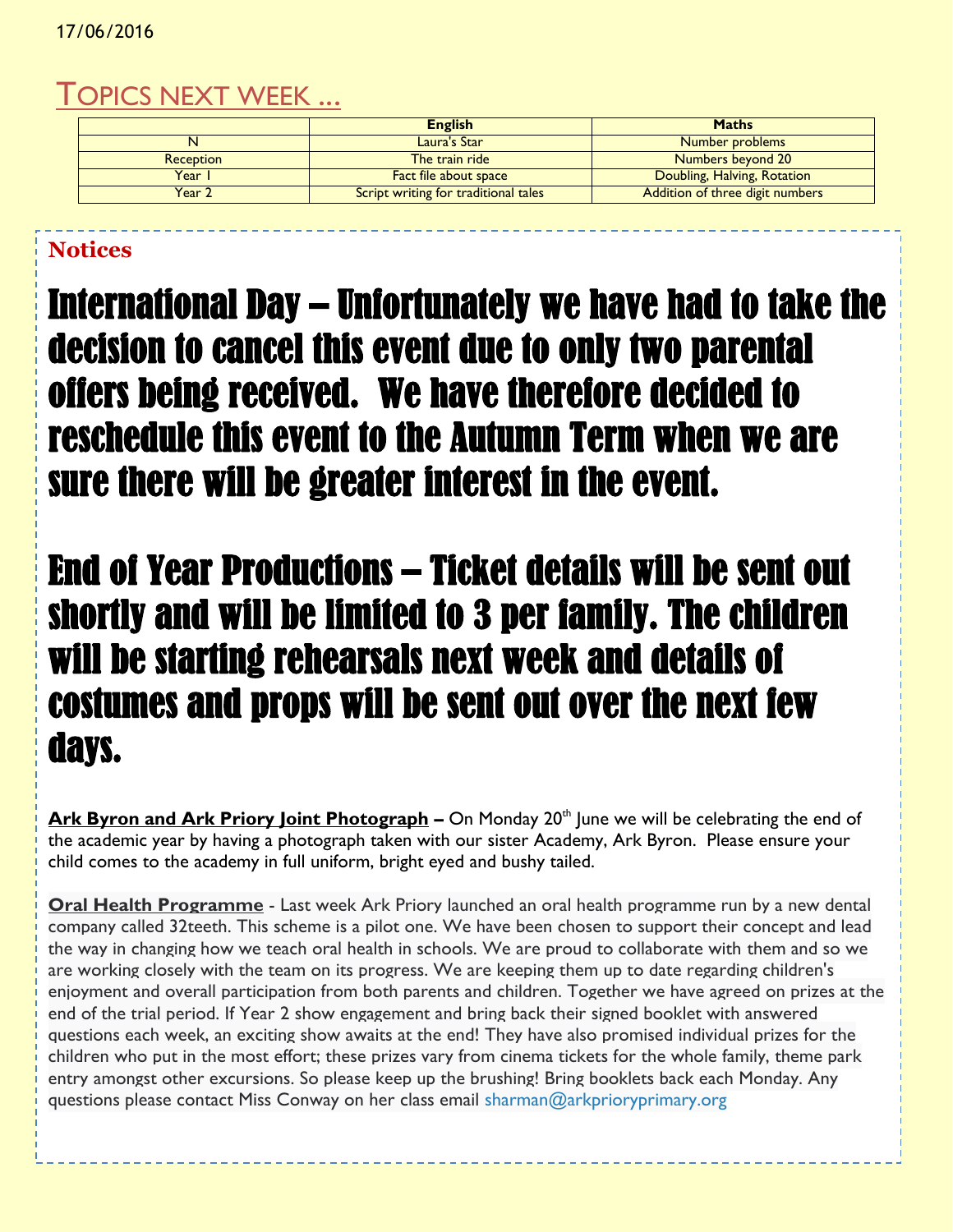### **Notices**

**100% Attendance Awards** – As we are nearing the end of the academic year, we are closely monitoring 32 pupils at the academy who have so far achieved 100% attendance for the academic year. This is an amazing achievement and these pupils will receive an award and certificate at the end of the year. We will update you over the next few weeks on the weekly progress.

**Class Photographs** – We anticipate delivery of the class photo orders early next week. These will be sent out to parents via the book bag as soon as we receive them.

**Academy Uniform** – Unfortunately, we have noticed a definite decline in the standard of academy uniform worn by pupils. This is disappointing and unacceptable as we are extremely proud of our uniform and often receive positive comments on this when we are on academy trips. From Monday, we will be issuing letters to parents who are sending their child/ren to the academy in non-uniform items. Non-compliance may lead to sanctions for your child. In the event that there are financial difficulties please contact either Mrs Martin or Mr Martlew to discuss options.

**Sports Day** – A reminder that the reply slips for Sports Day are due back on Monday 20<sup>th</sup> June. Please ensure you send this in so we can make appropriate arrangements for collection and lunches on the day.

**Carrier Bags** – All donations of old clean carrier bags are welcome for use at the academy.

**Trips during the last week of term** – This week letters have been sent home to parents outlining final details for trips to West Wittering and Ruislip Lido. Please pay for these trips on WisePay. Many thanks.

**Sainsbury's Vouchers** – This promotion is now closed and we are busily counting vouchers so we can place an order. Please check pockets, down the back of sofas and purses and wallets for any voucher lurking. We would be delighted to receive them.

**Swimming Competition** – Everyone Active are supporting Royal Life Saving Society Drowning Prevention Week from Monday  $20<sup>th</sup>$  June to Friday  $24<sup>th</sup>$  June. All Reception pupils currently having school lessons with them, will receive a swimming passport which will be stamped each time they swim outside of their school swimming lessons. Once completed, please hand in to Everyone Active which will be entered into a prize draw. There is an amazing prize up for grabs – a group swimming lesson for their class, taught by Rebecca Adlington OBE and holder of four Olympic medals. Get swimming  $\odot$ 



# **\*\*\* Academy Closed on Friday 24th June – INSET DAY \*\*\*** Last Day of Term – Friday 15<sup>th</sup> July at 12.00 noon Uniform Sale (Academy Hall) – Monday 18<sup>th</sup> July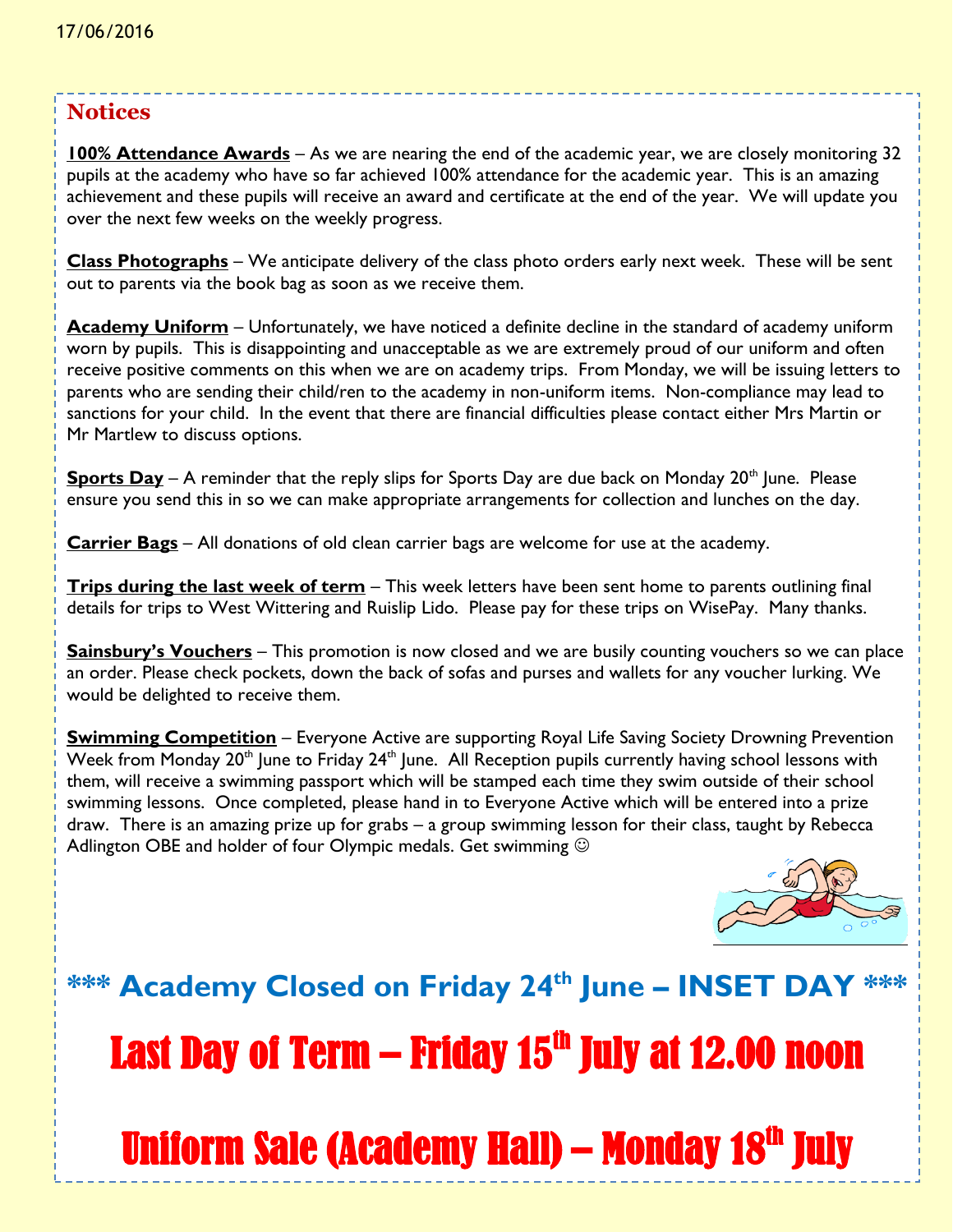ARK PRIORY PRIMARY ACADEMY ASSOCIATION



## **ARK PRIORY & BYRON SUMMER FAIR SATURDAY 2ND JULY, 11AM to 3PM**



### **YOUR FAIR NEEDS YOU!**

We would still love donations of the following from you:

**TOMBOLA:** any unopened bottles, unwanted gifts, soft toys, etc, etc.

**POCKET MONEY STALL:** pre-loved children's puzzles, books, toys etc.

**KIDS' FANCY DRESS STALL:** hand on those old kids' fancy dress costumes . . .

**KIDS 'R' US:** for any budding entrepreneurs out there to sell whatever their creative brains come up with! Email Josh Lacey [\(josh@joshlacey.com\)](mailto:josh@joshlacey.com) or APPAA [\(appaacommittee@gmail.com\)](mailto:appaacommittee@gmail.com) to pitch their ideas!

**ARK ARTISAN STALL**: any homemade goodies, jams, chutneys, biscuits

#### **VOLUNTEERS:**

We still need YOUR help on a stall on the day. Or if you fancy taking charge of the BEAT THE GOALIE or SHOOT THE HOOPS stand – or have any other ideas – please get in touch (appaacommittee@gmail.com)